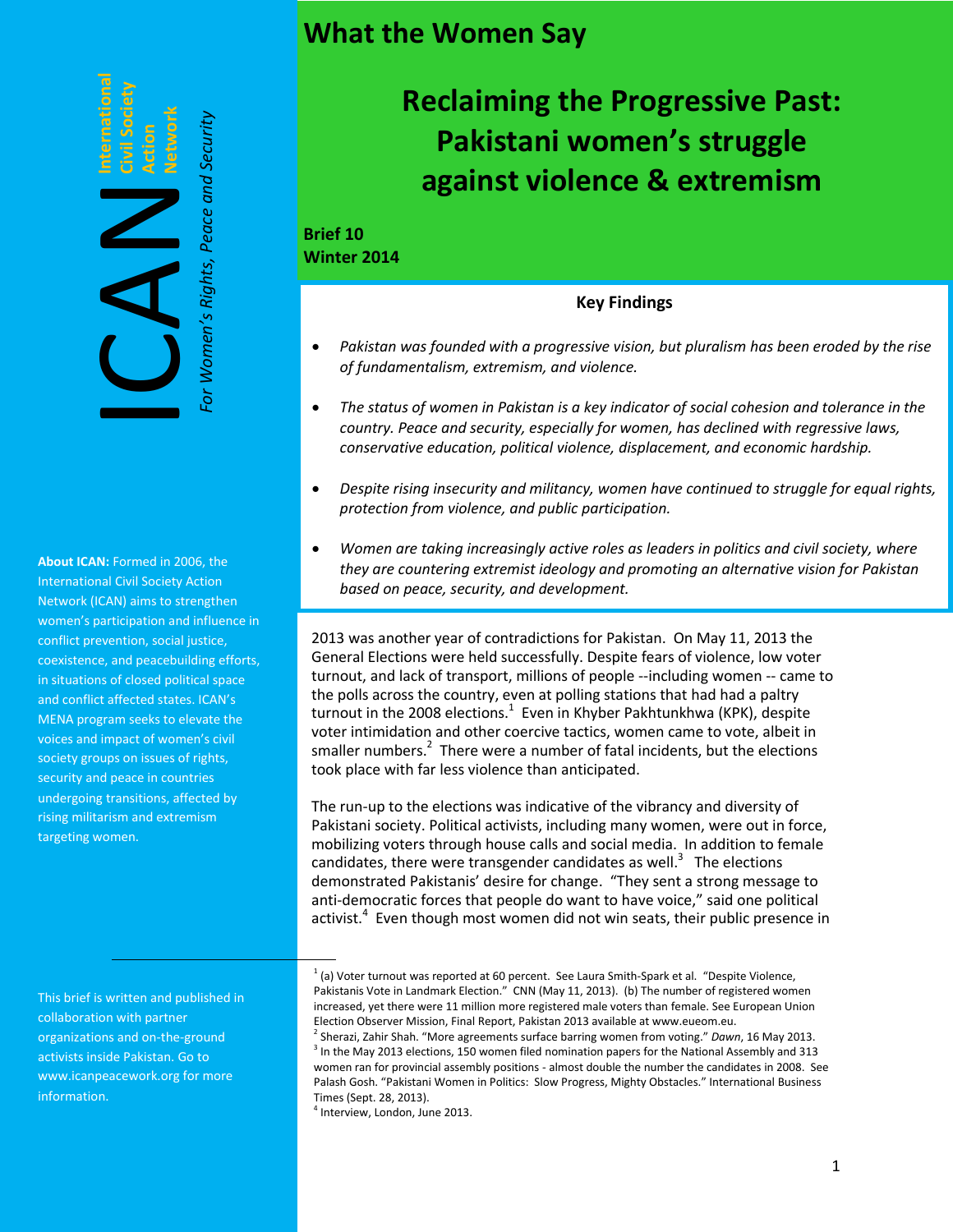conservative communities challenged the notion of Pakistan as a closed, conservative society.

Yet the relative peaceful transfer of power between civilian governments in 2013 occurred against a backdrop of increasing violence and a rising undercurrent of extremism that has gradually eroded security and is challenging the very fabric of Pakistani society. In June 2013, militants, including a female suicide bomber in Quetta, killed eleven female students on a bus, and then attacked the hospital where survivors and relatives had gathered. In September 2013, 82 people were killed when two suicide bombers attacked the All Saints Church in Peshawar. In December 2013, gunman killed yet another polio vaccination team and Pakistani police who were providing security in northwest Pakistan. The growing list of incidents is symptomatic of the escalation and spread of violence during the past decade.

Today Pakistan stands at the juncture of an intense battle between two opposing visions of the country's future: one enforces a narrow and radical interpretation of Sharia law and Islam; the other seeks to preserve the modern, liberal, and tolerant face of Pakistan that was the vision of the country at the dawn of independence in 1947. Women and minority groups -- notably Shias and Christians --are in the crosshairs of this battle. And as the attack on Malala Joya and other young girls demonstrate, the militants have a clear and particularly regressive agenda regarding the status of women and girls in society.

In recent years, pervasive repression and violence, often perpetrated with impunity, literally pushed women back into their homes for fear of reprisals. An emerging alternative narrative and history of Pakistani women is erasing the past. In 1947, the vision of the new Pakistani state included women as equal citizens. Today, the dominant narrative is of a socially conservative society where the marginalization and silencing of women is depicted as "normal."

Women are proverbial bellwethers of Pakistani society. How they fare -- their status and mobility within society, their treatment by authorities (state, religious or local), their legal protections, and their participation in the social, political, economic and cultural spaces – is indicative of the direction in which the country is heading. Even while coping with the continuous threat violence, many women in both urban and rural areas are actively working to assert their rights and develop strategies to counter the spread of violence and modern-day extremism.

**This report highlights the impact of the prevailing security environment on Pakistani women, especially in conflict-stricken areas. It also reflects the positive strides women are making for participation and voice in the country. Drawing on the expertise and insight of practitioners in women's rights, peace and security, ICAN puts current trends into context and offers recommendations for action by national and international actors to alleviate the conditions that foster extremism.**

## **I. From Tolerant Vision to Radical Reality**

Few countries in the world match Pakistan in its political, social and economic complexities and security-related challenges. It is a country of 187 million, including more than a dozen ethnic groups and myriad tribes, as well as speakers of Urdu, English and many other languages and dialects. Islam is the dominant religion, but there are followers of many branches of the faith, including Sunnis, Shias, Agha Khanis, Ismailees, Bohras, and Sufis, alongside other religions, notably Christianity, Hinduism, and Parsism.

"If we want to make this great State of Pakistan happy and prosperous, we should wholly and solely concentrate on the well-being of the people... you are free- you are free to go to your temples, mosques or any other place of worship in this state of Pakistan. You may belong to any religion, caste or creed that has nothing to do with the business of the state... in due course of time Hindus will cease to be Hindus and Muslims will cease to Muslims- not in a religious sense for that is the personal faith of an individual- but in a political sense as citizens of one state."

*-Address of Quaide Azam, Father of the Nation, to the Constituent Assembly of Pakistan, Karachi (August 11, 1947)*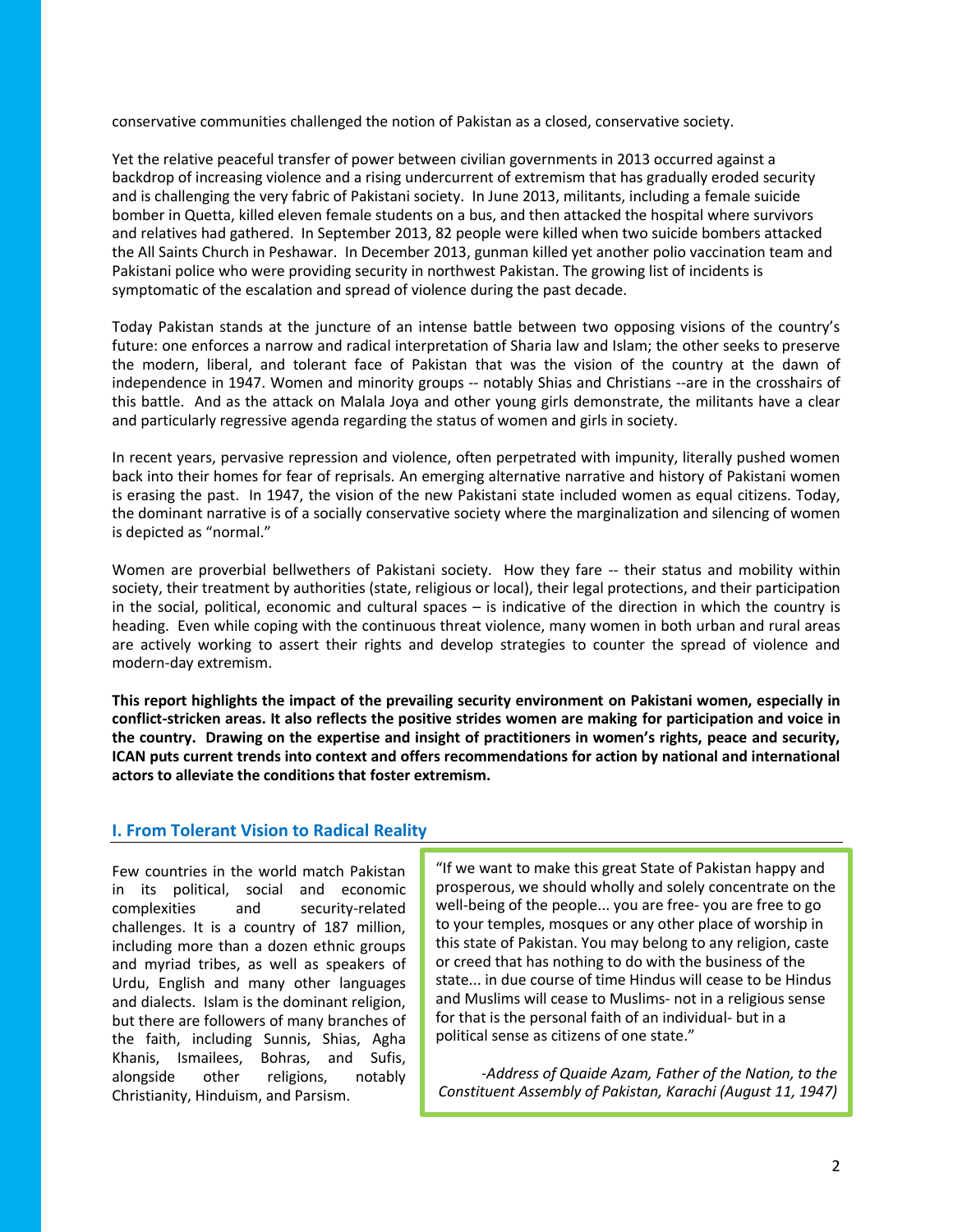At independence, Pakistan's leaders envisioned a tolerant society grounded in Islamic principles. The economic, social, and political empowerment of women was integral to the political vision of the nascent Pakistan. Despite age-old local customs and cultural traditions, a spirit of tolerance and ethnic diversity prevailed. Founding political leaders such as Mohammad Ali Jinnah re-enforced a spirit of coexistence across ethnic and religious groups, cultural pluralism, and gender equality. Dr. Fatima Jinnah, a dentist by profession and Jinnah's younger sister, was an influential figure in the independence movement. Known as the "Mother of the Nation," she was a strong advocate for women's rights.

#### **Pakistani women claim their rights**

As in many other countries, elite women were the first to lead the fight for women's rights in Pakistan. During the struggle for independence, they joined across professional and political lines to draw on Islamic laws that promoted women's rights. These laws were in clear contrast to Hindu practices that stratified society and British colonial laws which excluded women from inheritance and other rights. Muslim women advocated for women's rights through legal reforms. In 1948, they succeeded in passing the Islamic Sharia-based Personal Law, which was progressive for its time in advancing women's rights. They successfully pushed for the

"I have always maintained that no nation can ever be worthy of its existence that cannot take its women along with the men. No struggle can ever succeed without women participating side by side with men. There are two powers in the world; one is the sword and the other is the pen… There is a third power stronger than both, that of the women."

*-Mohammed Ali Jinnah, Speech at Islamia College for Women (March 25, 1940)*

passage of the 1961 Muslim Family Laws Ordinance, covering marriage, divorce, and critical socio-legal reforms. This is still widely regarded as a key tool for addressing discrimination and empowering women in Pakistan.

#### **An infusion of fundamentalist religious ideology**

 $\overline{a}$ 

By the late 1970's and early 1980's, political Islamist ideology was on the rise in Pakistan. Zia-Al-Haq, who assumed power in 1978, strengthened his grip by riding the wave of political Islam. Regionally, he aligned himself with popular sentiments in Iran, where an Islamic state replaced a secular monarchy. Internationally, he offered assistance to the U.S. in support of the Afghan Mujahidin against the Soviets. The label of "jihad" cloaked the fight against the Soviet occupation as an Islamic duty, attracted Muslims to its cause, and further Islamified Pakistani politics. The movement was accelerated by an influx of funds, weapons, and fighters from the U.S. and Arab nations, and Pakistan's own fostering of Islamist militias, including the creation of the Taliban in Afghanistan.

Al Haq's military government redefined Pakistan's identity by invoking Arabian -- often Wahhabi - interpretations of Islam and introducing "Nizam-e-Mustafa," the notion that laws and society should be governed according to the "Prophet's system."<sup>5</sup> Al Haq also instituted the "Qanoun a-Shahadat", which relegated women to inferior legal status and provided that women's testimony in court carried less weight than men's.<sup>6</sup> These policies and laws set the country's trajectory away from the tolerant, syncretic, and peaceful strands of Islam and towards a harsh, literalist, and limited version of Islamic values.

The installation of Taliban rule in Afghanistan in the 1990's gave new impetus to factions within the Pakistani political and military elite who subscribed to and benefitted from the enforcement of local customs and rigid

 $^5$  (a) Wahhabism is a Sunni Islamic movement that "seeks to purify Islam of any innovations or practices that deviate from 7<sup>th</sup> Century teachings of the Prophet Mohammed and his companions." See Blanchard, Christopher. "The Islamic Traditions of Wahhabism and Salafism." *Congressional Research Service*, 24 Jan 2008. (b) Most Pakistanis are Sunni, but a substantial Shia minority interprets Islamic law (religious taxes, punishments, finances) differently, causing Nizam-e-Mustafa to be problematic. See "Zia Ul-Haq and Military Domination, 1977-88." *Defense Journal*. April 1994.

<sup>6</sup> "Pakistan: Proposed Reforms to Hudood Laws Fall Short." *Human Rights Watch*, 7 Sep 2006.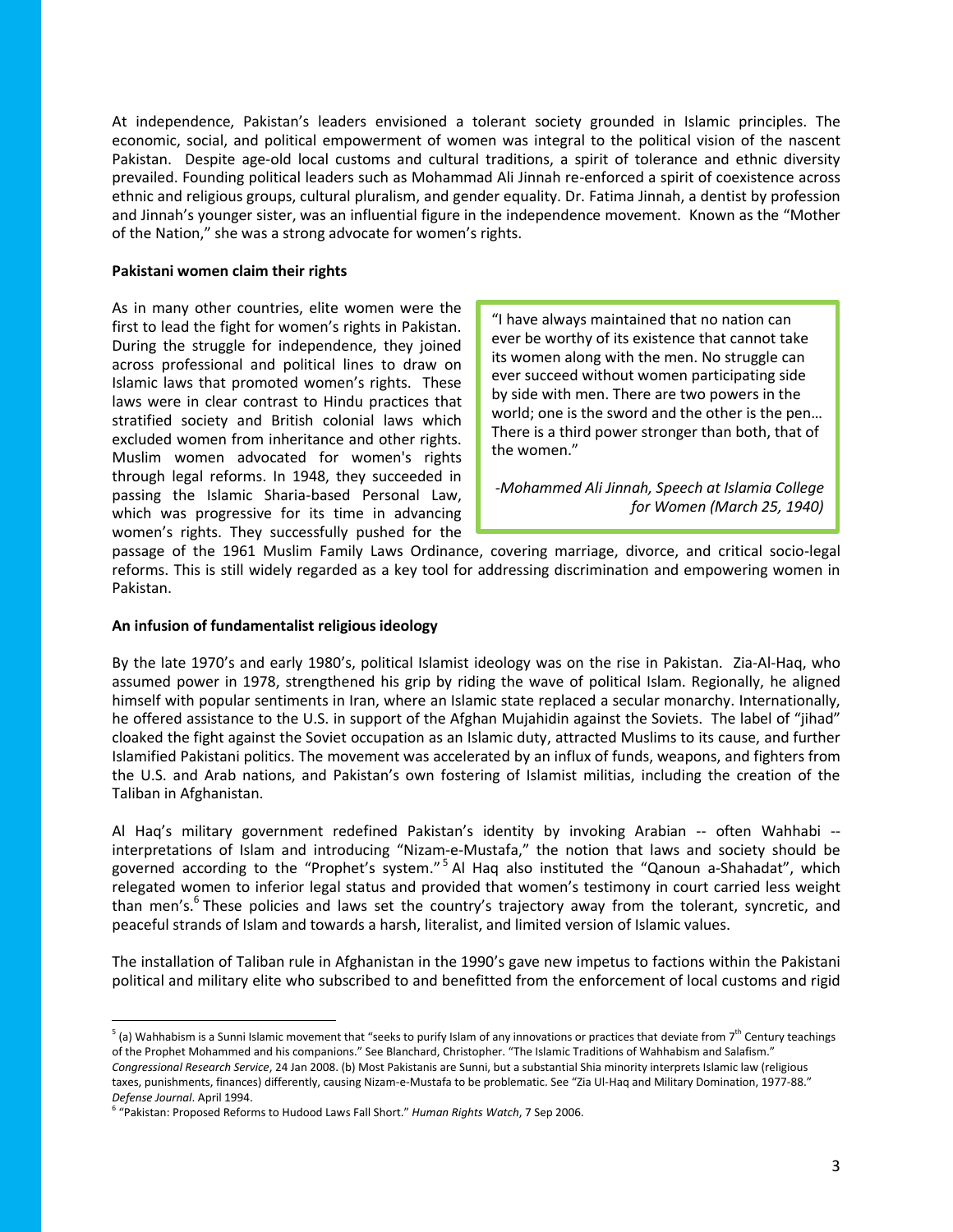interpretations of Islam. The situation was worsened by the competing Islamic schools of thought that used Pakistan as their battleground.

#### **Inequality under the law**

The Hudood Ordinance, combined with the spread of Wahhabi influences, was a turning point for women's rights, promoting a particularly circumscribed and subservient role for women. <sup>7</sup> This version of Islam gained prominence, particularly within rural areas where historic cultural practices (many unrelated to Islam) often perpetuated regressive and highly discriminatory practices towards women. For instance, "sawara" is a customary practice of resolving feuds in which the perpetrator's family gives away a female family member (of any age) in marriage to the victim's family. Other traditional practices include barring women and girls from seeking education or leaving the home without a male chaperone. These are not Islamic rules - Islam explicitly calls for education of men and women - but Wahhabi theology resonates with these populations and reinforces that the subservience of women is in line with Islamic doctrine.

Women fought against the Hudood Ordinance, arguing that many aspects of the laws were intrinsically misogynistic. In 1981, a group of activists formed the Women's Action Forum (WAF) in reaction to the harsh penalties under the Hudood Ordinance laws and the sentencing of a Pakistani woman to stoning. The WAF created space for Pakistani women to challenge their treatment under the military government, and the organization received Pakistani and Western media attention for reporting on previously-ignored women's right issues.<sup>8</sup> WAF's media storm paved the way for the formation of other women's initiatives such as the Pakistani Commission on the Status of Women (1983).<sup>9</sup> Women's legal activism achieved other successes in subsequent decades, among them a law declaring a mandatory death penalty for perpetrators of gang rape (1997) and harsher punishments for 'honor' killings (2005).

In 2006, activists and women parliamentarians succeeded in passing the Protection of Women Act, which amended the Hudood adultery and rape laws to define rape as a crime, allowed convictions based on evidence rather than the testimony of four men, and prevented women who have been raped from being charged with fornication.<sup>10</sup> But the law has not been effectively implemented, and there is little awareness of the provision among law enforcement or even Pakistani women. Despite legal protections, violence against women continues, often with impunity.

#### **The blasphemy laws: fueling intolerance, not diversity**

The manipulation and enforcement of the blasphemy laws has also contributed to the tide of intolerance and violence in recent years. The laws date back to British colonial rule in 1860 and prescribe punishment for willful defiling or destruction of a place or object of worship or disrupting religious gatherings. They are applicable to all religions and have been in force since Pakistan's independence in 1947.<sup>1</sup>

In the 1980s, the military government of Zia Al Haq revised the blasphemy laws so that insults to Islam *alone*  would be punishable. In November 2010, tensions boiled over when Asia Bibi, a Christian women and mother of five, was sentenced to death for allegedly insulting the Prophet Mohammed. Today, she is languishing in a squalid jail awaiting an appeal. Also in 2010, Punjab's Governor, Salman Taseer, a critic of the laws, was assassinated. The incident divided the country, with some hailing the assassin (his bodyguard) as a hero. Sherry Rehman, a member of parliament, drafted a bill to reform the blasphemy laws, but was later

 $\overline{a}$ 

<sup>&</sup>lt;sup>7</sup> The Hudood Ordinance (1979) included criminal law provisions that severely circumscribed the rights of women. For example, if women reported a rape case, they could be convicted of adultery or fornication because their report was considered to be tantamount to a confession. The laws also allowed impunity for honor killings.

<sup>8</sup> Yusuf, Zohra. "My Years with WAF." 13 Feb 2013. Available at beenasarwar.wordpress.com**.** 

<sup>9</sup> Mustafa, Zubeida. "Pakistan: Hudood Laws Must Go." *Dawn*, 25 Feb 2006.

<sup>&</sup>lt;sup>10</sup> "Pakistan: The Protection of Women Act, 2006 and Its Implementation." *Immigration and Refugee Board of Canada*, 3 Dec 2007. Available at www.refworld.org.

 $11$  In 1973 Zulifiqar Ali Bhutto declared the minority Ahmadi community as non-Muslim, creating a wedge between them and the majority Muslim population.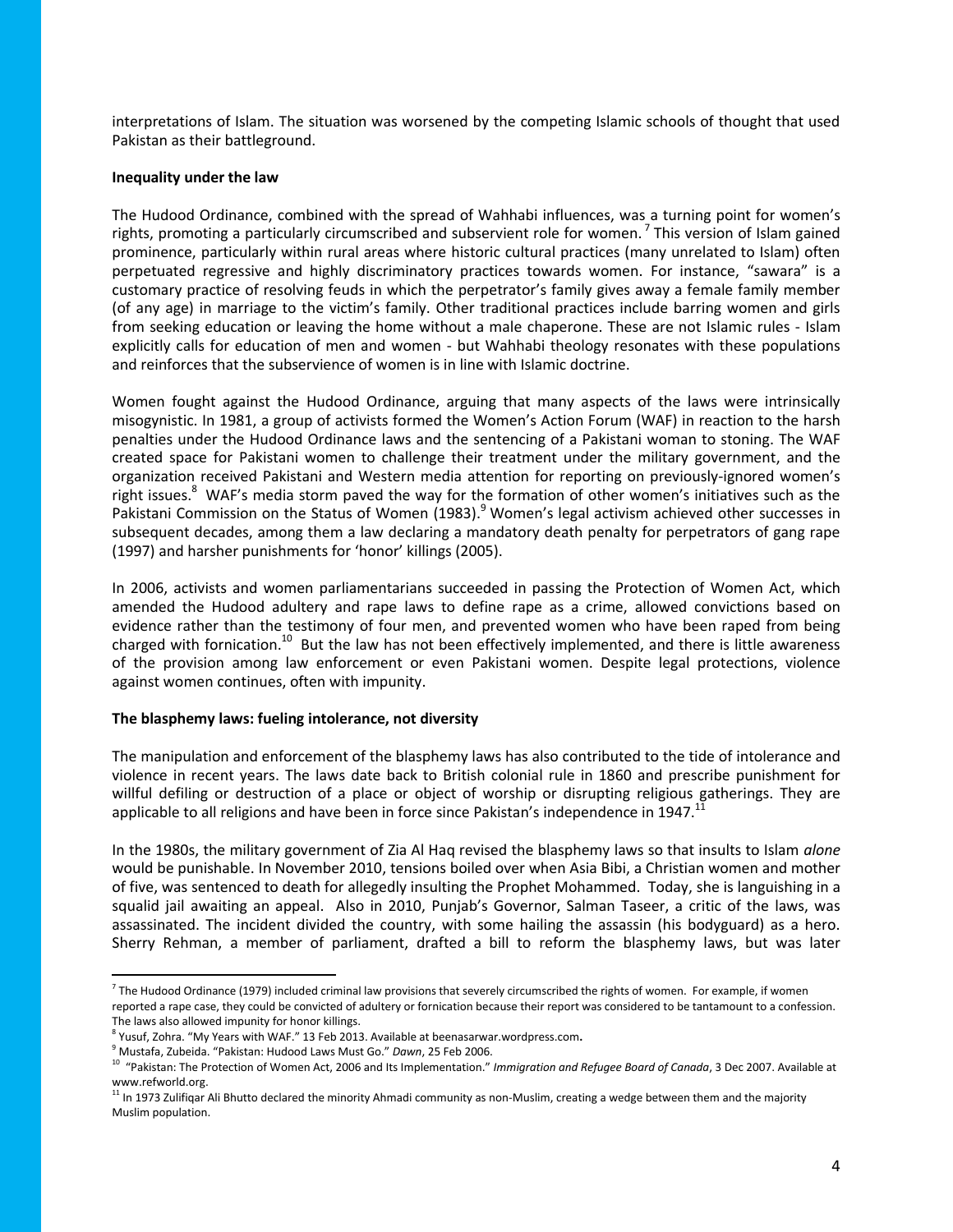pressured to withdraw the bill. She was subjected to death threats, and investigated by Pakistani authorities for blasphemy herself (since 2011, she has served as Pakistan's ambassador to the U.S.). In March 2011, Shahbaz Bhatti, the Minister for Minorities, was shot to death in Islamabad. In August 2012, a cleric accused a young Christian girl of burning the Koran, setting off yet another maelstrom of anger.

## **A Chronology of Gender Sensitive Legislation and Policy in Pakistan**

| 1948 | Muslim Personal Law: Muslim women given right to inherit property, incl. farmland.                                                                                                                                                                             |
|------|----------------------------------------------------------------------------------------------------------------------------------------------------------------------------------------------------------------------------------------------------------------|
| 1954 | The Constituent Assembly adopted a Charter giving equal status and opportunities to women, equal wages<br>for equal work, and protection of women's rights in the Muslim Personal Law; They rejected a 10%<br>women's quota of seats and agreed to only 3%.    |
| 1956 | Women were given the right to a double vote: general seats & women's reserved seats.                                                                                                                                                                           |
| 1961 | The Muslim Family Laws Ordinance passes, allowing polygamy, requiring registration of marriage and<br>divorce, inheritance of children of predeceased parents, standard nikahnama (marriage form) and raising<br>girls' minimum age of marriage from 14 to 16. |
| 1967 | The West Pakistan Assembly passed the Prohibition on Exhibition of Dowry Bill, moved by a female<br>member of the assembly, Sahibzadi Mahmooda Begum.                                                                                                          |
| 1969 | The Martial Regime of General Yahya Khan declared the kidnapping of women and children a crime<br>punished by death.                                                                                                                                           |
| 1973 | The 1973 Constitution provided 10% quota in National Assembly, and 5% in provincial assemblies for two<br>general elections. State services (exc. police) opened to women.                                                                                     |
| 1975 | The first Women's Rights Committee established.                                                                                                                                                                                                                |
| 1979 | Women's Division (and cells) created in federal and provincial government.                                                                                                                                                                                     |
| 1983 | Pakistan Commission on the Status of Women created.                                                                                                                                                                                                            |
| 1984 | The Majlis-e-Shoora doubled women's quota from 10 to 20 seats.                                                                                                                                                                                                 |
| 1988 | Benazir Bhutto becomes the first women Prime Minister                                                                                                                                                                                                          |
| 1989 | • The Women's Division upgraded to Ministry of Women's Development (MoWD).<br>• First Women's Bank Limited established by the govt.<br>• First Women Police Stations with all women staff established by the govt.                                             |
| 1994 | Commission of Inquiry on Women (COIW) established. Justice Majida Rizvi (Sindh) and Justice Khalida<br>Rasheed (Peshawar) became the first women High Court judges.                                                                                            |
| 1995 | • Islamic Ideology Council declares marrying girls to the Quran as un-Islamic /immoral.<br>• The Punjab government passes 1/3 women's quota law for all local council seats                                                                                    |
| 1996 | Convention on the Elimination of All Forms of Discrimination Against Women (CEDAW) is ratified.                                                                                                                                                                |
| 1997 | The Parliament passes law declaring the death penalty mandatory for gang-rape.                                                                                                                                                                                 |
| 2000 | General Musharraf declares 'honor' killing as pre-mediated murder.                                                                                                                                                                                             |
| 2001 | 33% quota for women in districts, town and Tehsil councils is mandated by law.                                                                                                                                                                                 |
| 2003 | The Supreme Court declares Muslim girls can marry without guardians' permission.                                                                                                                                                                               |
| 2005 | The Criminal Law amended: death penalty or 25 years jail for 'honor' crimes.                                                                                                                                                                                   |
| 2006 | 'Protection of Women (Criminal Laws Amendments) Bill' made into law, amending much of the 1979<br><b>Hudood Ordinance</b>                                                                                                                                      |
| 2008 | Women's cross-party Parliamentary Caucus formed.                                                                                                                                                                                                               |
| 2009 | National Assembly passes Domestic Violence (Prevention & Protection) Bill.                                                                                                                                                                                     |
| 2010 | 'Protection against Harassment of women at the Workplace Act is passed.                                                                                                                                                                                        |
| 2011 | The Acid Control and Acid Crime Prevention Bill passed.                                                                                                                                                                                                        |
| 2013 | Senate passes the Domestic Violence Bill, which has not yet been implemented.                                                                                                                                                                                  |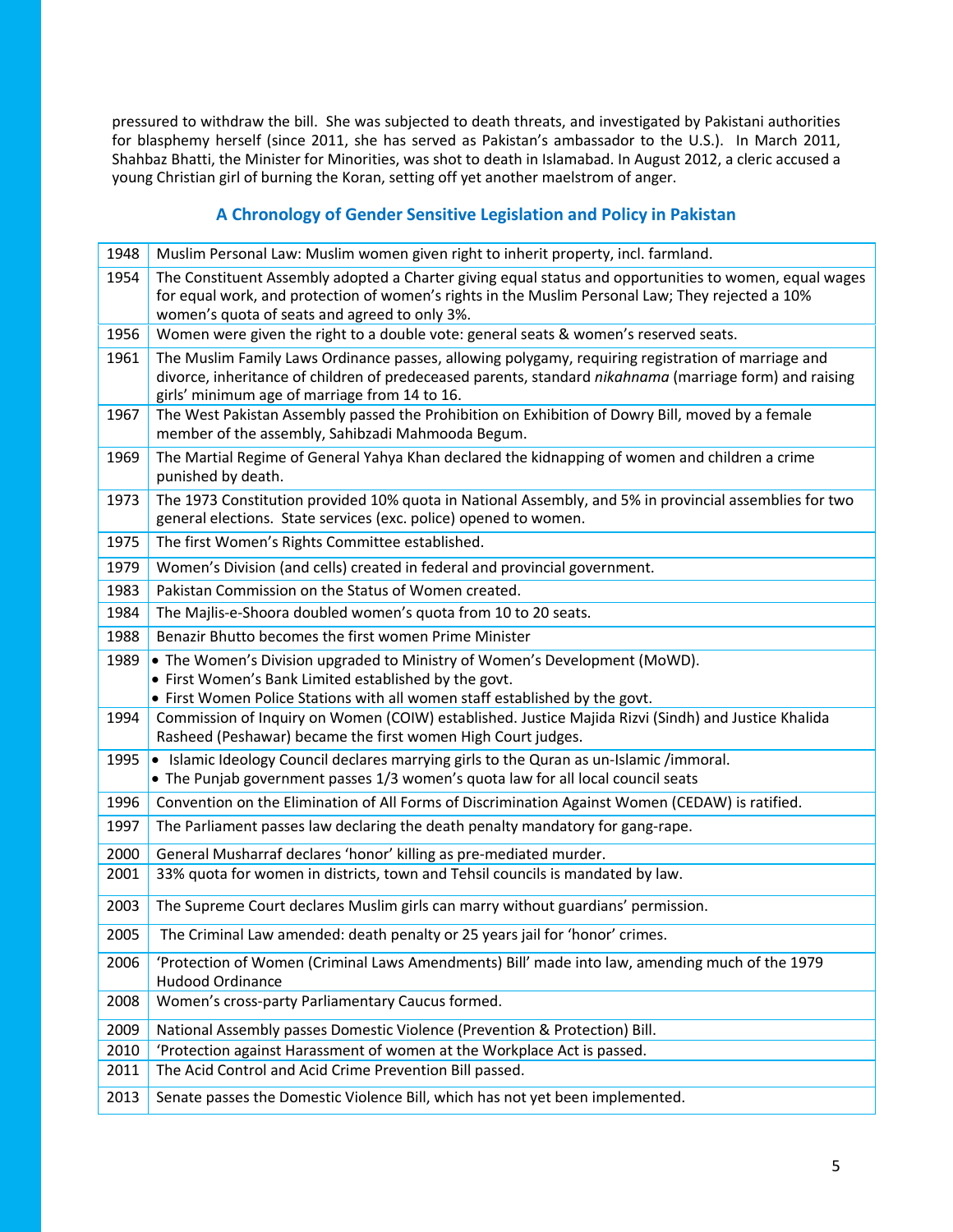## **II. Rejecting Tolerance and Promoting Women's Subservience in Education**

Historically, Pakistan's tribal belts were conservative yet tolerant regions. Minorities such as Sikhs and Hindus enjoyed religious and economic freedoms. Clerics admonished people for not coming to prayers regularly, but rarely preached sectarianism or politics. But Zia-Al-Haq's 1979 education policy, which prioritized the teaching of Islamic thought and ideology, signaled a shift.<sup>12</sup> Reinforced by an influx of Saudi funds and clerics, the policy gave rise to the extremist breed of Islamism found today in the tribal areas.

Since then, the state's promotion of Islamic orthodoxy and militancy has seeped deep into society. Religious political parties and a large section of the Pakistan Muslim clergy increasingly espouse radical perspectives. Prayer leaders affiliated with Islamic parties or militant groups preach anti-Western sermons to further political goals. They make selective and out-of-context inferences to the Holy Quran and Hadith (sayings of the Prophet) while ignoring verses that support tolerance and social justice. While these radical teachings are not synonymous with violence, they discourage acceptance of diverse communities and gender equality.

Girls' schools have become frequent targets of radicalism and militancy. The Taliban has used radio broadcasts to threaten girls with acid attacks and death, causing many parents in Federally Administered Tribal Areas (FATA) and Khyber Pakhtunkhwa (KPK) to withdraw their daughters from school. <sup>13</sup> The targeting of girls and women is part of a deliberate, well thought-out strategy to generate fear and prevent an open and inclusive society.

### **The role of madrassahs and the new "feminism"**

There are varying estimates of the number, influence, and growth of *madrassahs* in Pakistan.<sup>14</sup> Most *madrassahs* are funded by philanthropists, Pakistani expatriates, a few Middle Eastern countries, and *zakat* money collected from the rich. They offer a basic curriculum of literacy, numeracy and religious education, and feed, clothe and educate children for free (unlike state schools) -- an attractive option for poor families. Anecdotal evidence suggests that parents are offered incentives to enroll their children, such as free trips to Mecca. But *madrassahs* provide little, if any, scientific education and English skills, and the social values they espouse reflect conservative social mores, particularly in terms of gender relations.

Recognizing the power of women to convey values to their children, radical Islamists use all-female *madrassahs* as a mechanism to spread fundamentalist ideology. For example, at the Jamia Hafsa seminary attached to the Red Mosque (Lal Masjeed) in Islamabad, the students are renowned for their militancy and strict black head-to-toe dress code. In July 2007, students and leaders in the Red Mosque confronted government forces in a violent week-long siege that killed more than 60 people.<sup>15</sup>

The curricula in all-female *madrassahs* are designed by men with three key goals: to educate girls to be ideal mothers, train them to perform their domestic chores, and ensure women preserve and

 $\overline{\phantom{a}}$ 

"Never think of [your husband] as your equal, never let him do any work for you… If he comes to you and begins to massage your hands or feet, stop him; you would not let your father do this services, and your husband's rank is higher than your father's."

*-Text book, Deobandi Islamic School of Thought*

transmit conservative Islamic traditions and beliefs to their off-spring. "The purpose of educating girls is not developing independent and autonomous selves among them or enhancing their intellectual capacities,"

<sup>&</sup>lt;sup>12</sup> The 1979 National Education Policy and Implementation Program outlines the educational priorities and the role of Islam. See Talbani, Aziz. "Pedagogy, Power and Discourse: Transformation of Islamic Education." *Comparative Education Review, v. 40, n. 1*.

<sup>13</sup> "Education in the Line of Fire." *UNICEF*, 8 May 2009. Available at educationandtransition.org.

<sup>&</sup>lt;sup>14</sup> 6% of Pakistani students attend madrasas, an increase of 2.1 percent from previous years. USAID estimated that 1.7 million were enrolled in madrasas in 2011. More information: "Madrasa fill education gap in Karachi hotspot." *IRIN*, 24 Oct 2012. Available at www.irinnews.org. Scholars debate whether the number of madrasas has drastically expanded. "The Madrasa Myth." *Foreign Policy*, 15 March 2012. Available at foreignpolicy.com.

<sup>15</sup> Griff, Witte. "Raid at Islamabad Mosque Turns Long and Deadly." *The Washington Post*, 11 July 2007.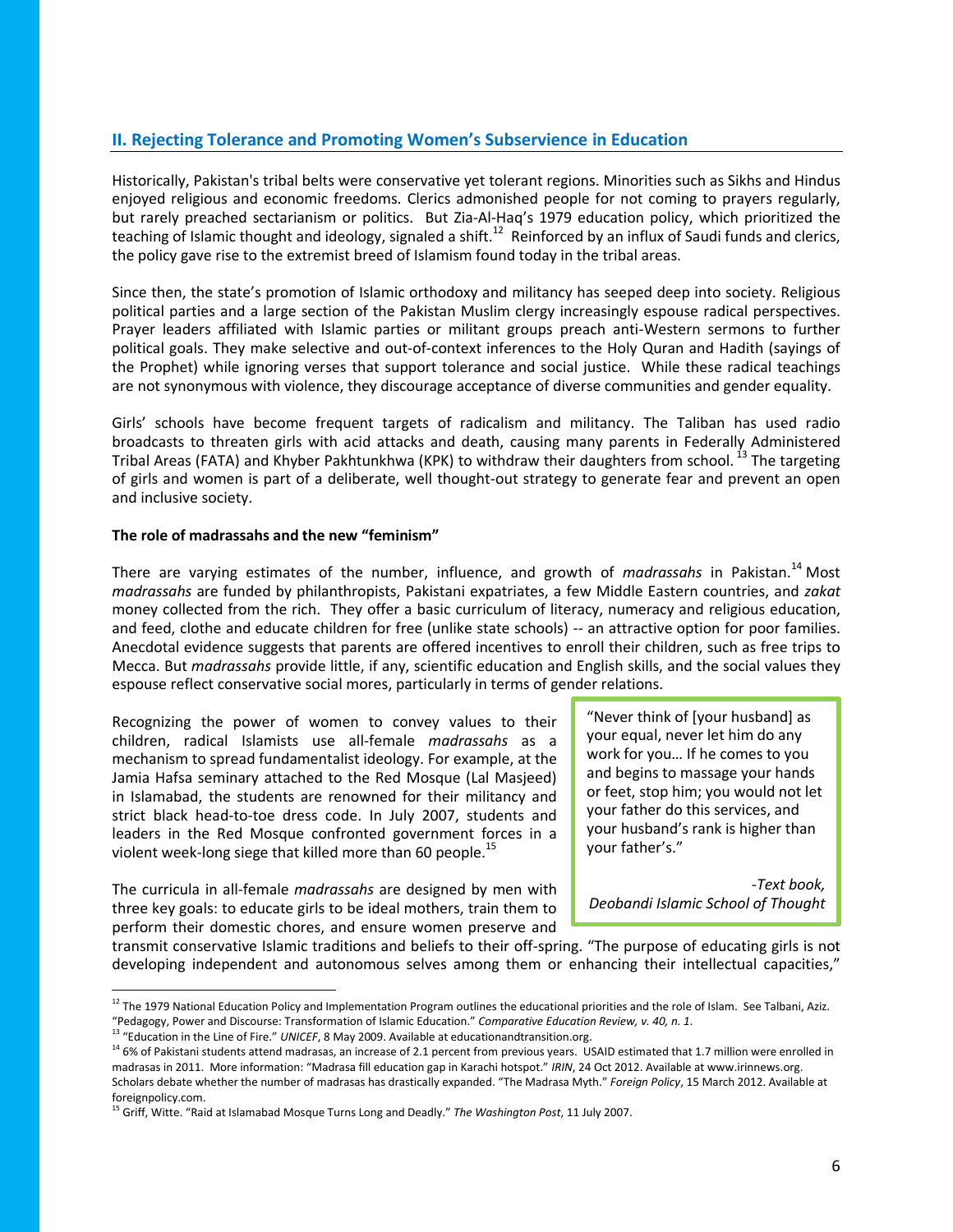writes the scholar Muhammad Farooq. "[T]he Muslim girls serve an effective instrument in fulfilling the *'ulama'*s mission of reconstructing the Muslim society in accordance with the Islamic ideals using selective and out of context religious texts for the classrooms… girls' *madaris* of Pakistan are disciplining feminism, creating personalities, which are easy to be molded, by constant indoctrination of ideals of Islamic womanhood."<sup>16</sup> A common theme is female subordination to men. The Deobandi School, for example, teaches a text that advises women on how to treat their husbands.

Parents send their girls to female *madrassahs* to complement the state-based education, to avoid the more dangerous public schools in tribal areas, to enhance marriage prospects, and to increase social status. Female graduates can join men in preaching and teaching, and often generate income for themselves (through sponsorships) by opening new *madrassahs* or teaching the Quran to young women. The number of women attending these *madrassahs* is increasing as more facilities and incentives are offered. In the 1970's such schools were rare. By 2009 for example, there were 1,900 registered all-female madrassahs, 15 percent of madrassahs in the country.<sup>17</sup>

## **III. Foreign Intervention and Economic Fall-out as Causes of Radicalization**

In addition to the political and socio-cultural challenges, poverty, lack of access to justice, poor governance, corruption, and lack of opportunity have caused frustration and anger among the youth. These problems have been profoundly exacerbated by foreign intervention and conflict since 2001, leading to the deaths of over 35,000 civilians and an estimated national revenue loss of \$17.8 billion by 2010-11.<sup>18</sup>

"The recruitment process of extremists varies across groups. Common tactics in the beginning include offering money or other incentives. They also build friendships to try to lure boys. In some cases, Quranic verses are used to convince boys to join the Jihad. Some believe that their actions will lead them to heaven. It can take approximately six months to transform the mindset of an education 20-year-old boy."

*-Pakistani woman activist*

Many people – particularly among the educated classes - are leaving the country. The industrialists and businessmen in KPK have migrated to Islamabad or other cities in Punjab. Thousands have lost jobs due to reduced investment and the downturn in tourism, and there is lack of support for displaced populations. The resultant increase in unemployment and poverty has made young men more vulnerable to radicalization and recruitment by militias and criminal gangs.

Rising inflation and cost of living has increasingly transformed women's roles from housewives to participants in the national economy. Most women are self-employed as home-based workers, such as rural farm

managers. They often lack access to basic skills training, and face legal, economic, and social barriers to financial resources and decision-making positions. Women also face workplace harassment despite legal protections such as the Protection against Sexual Harassment in the Workplace Act (2010).

The situation is most dire in the conflict zones and areas affected by natural disasters where the threat of violence keeps women isolated. The few micro-finance ventures that exist often have cumbersome registration processes. Government and relief

l

**Drones in Numbers, 2004-2013** 368 attacks 411-884 civilians killed 168-197 children killed 1,173-1,472 injured

> *-Estimates by the Bureau of Investigative Journalism*

<sup>&</sup>lt;sup>16</sup> Farooq, M. "Disciplining the Feminism: Girls' Madrasa Education in Pakistan." Available at www.gcu.edu.pk.

<sup>17</sup> Butt, Riazat. "All Female Madrasa Expanding Rapidly in Pakistan." *OneWorld South Asia*, 15 May 2009. Available at southasia.oneworld.net.

<sup>18</sup> "Cost of War on Terror for Pakistan Economy." Pakistan Economic Survey 2010-2011, p. 219 (*Pakistan Ministry of Finance,* 2011). Available at: www.finance.gov.pk.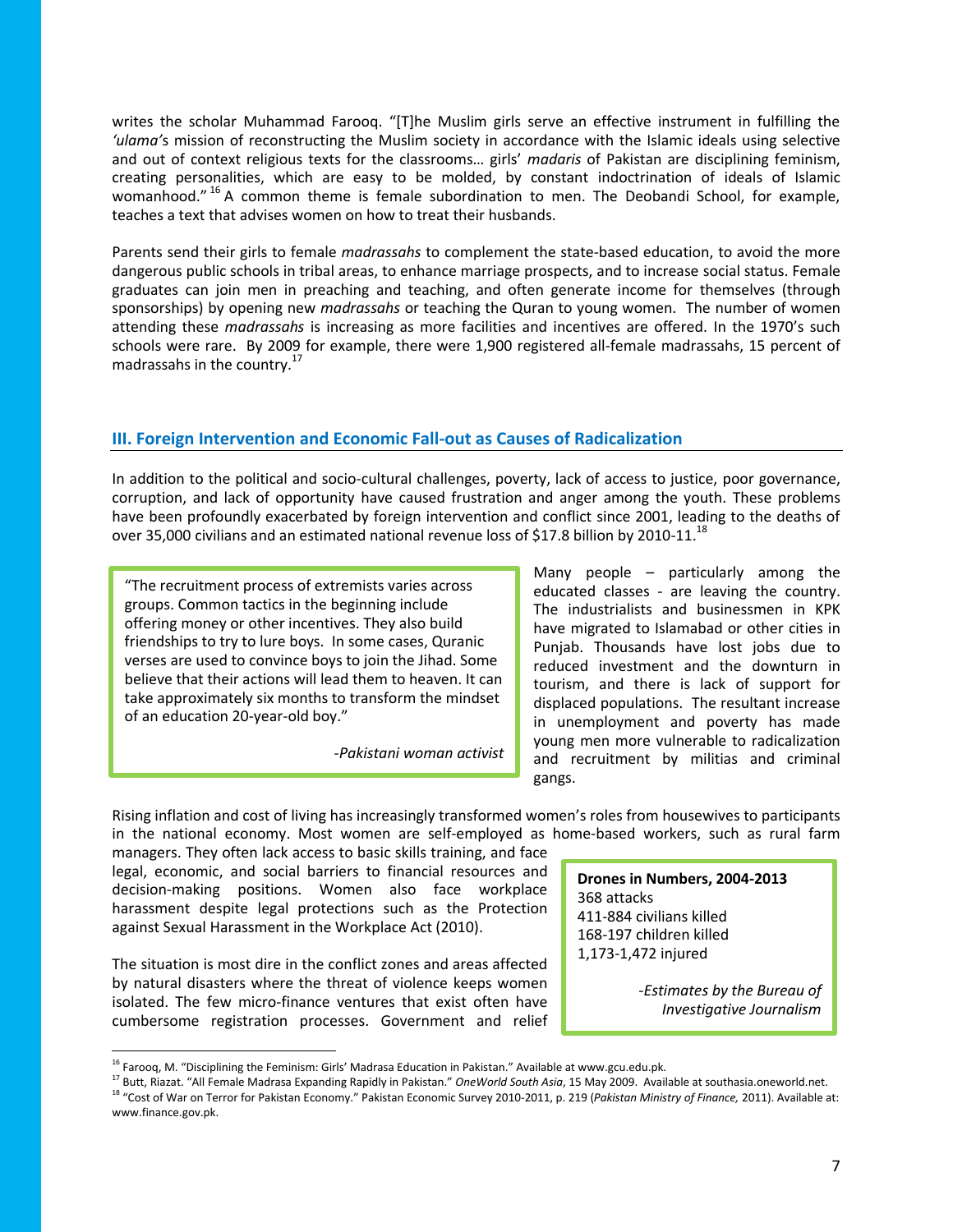agencies, including the Benazir Income Support Program (BISP) and the Zakat Fund, offer handouts. These policies are self-defeating in the long run, however, as they promote dependency. Nonetheless, there is one silver lining: to access the funds, women are required to register for national identity cards. With formal identification papers, women automatically become voters and can claim rights such as land ownership.

#### **Fueling jihad: geopolitics, sanctions and anti-western sentiments**

The tail end of the 1990's brought heavily imposed U.S.-led sanctions as punishment for Pakistan's nuclear weapon program. The harsh economic impact on the lives of the poor and middle class, combined with a sense that the U.S. and India-led international community was seeking to destroy Pakistan, gave rise to new anti-Western sentiments and revival of the jihadi spirit.

Many Pakistanis believe that military action against the Taliban and other militants is unjustified, arguing that suicide attacks in Pakistan are undertaken either by the agents of foreign powers or by the Taliban to retaliate against Pakistan's actions in the tribal areas or its alignment with the U.S. They believe that Pan-Islamism is the means of countering foreign influence and intervention.

"If you are fortunate to survive violent extremism, you may become a target of a drone attack… The drones kill innocent civilians along with some most wanted extremists. It's not the killing by drone but the constant fear of drone attacks that keeps the people traumatized… resulting not only in psychological confusion among the citizens but also in a burgeoning hatred towards NATO countries, especially the U.S."

*-Swat Valley based woman (interviewed in 2012)*

The number of displaced individuals

continues to rise as people in FATA leave their homes and livelihoods for fear of the violence, drone attacks and other security-related issues. In addition, the 2009 floods exacerbated the situation, leading to the mass exodus of three million people from the Swat Valley.<sup>19</sup> This event became one of the world's most dramatic displacement crises since the 1994 Rwandan genocide. The trauma and long-term impact of this exposure to violence, death, disability, and loss of property, in addition to the perpetual fear of insecurity, is immeasurable.

Today in KPK and FATA where the conflict is most prevalent, women are literally at the frontlines of warfare, as widows, victims and survivors of suicide bomb blasts, and displaced persons. Often, male relatives are absent, so women become de facto household heads, shouldering the responsibility of feeding, nursing, and

"[Among youth] the concept of the nation-state and their notion of citizenship has been greatly undermined… their affiliation ladder starts from a person being a Muslim with religious obligations. It moves on to Islamic movements (non-state organizations) that uphold the primacy of Islam and moves on to an Islamic 'ummah' – universal Islamic community or brotherhood. It is a transnational religionbased identity…"

 $\overline{a}$ 

*-Hasan Ashkari Rizvi, "At the Brink?" The Future of Pakistan (Brookings, 2011, p.191)*

sheltering the old, the young, and the injured.<sup>20</sup> Yet *fatwas* have been issued to bar them from leaving their homes without a male family member, severely limiting their mobility, access to education and health facilities, and ability to fully care for their families. Women whose sons are among the militias worry for their children's lives, yet often live in communities that shun, isolate, and even attack them for their familial associations. They have little recourse or protection from the state.

<sup>&</sup>lt;sup>19</sup> The Swat Valley is in the Khyber Pakhtunkhwa Province of Pakistan, near the border with Afghanistan.

<sup>20</sup> Khaliq, Bushra. "Rising Extremism, War on Terrorism and Women's Lives in Pakistan." *International Viewpoint*, 16 Feb 2010.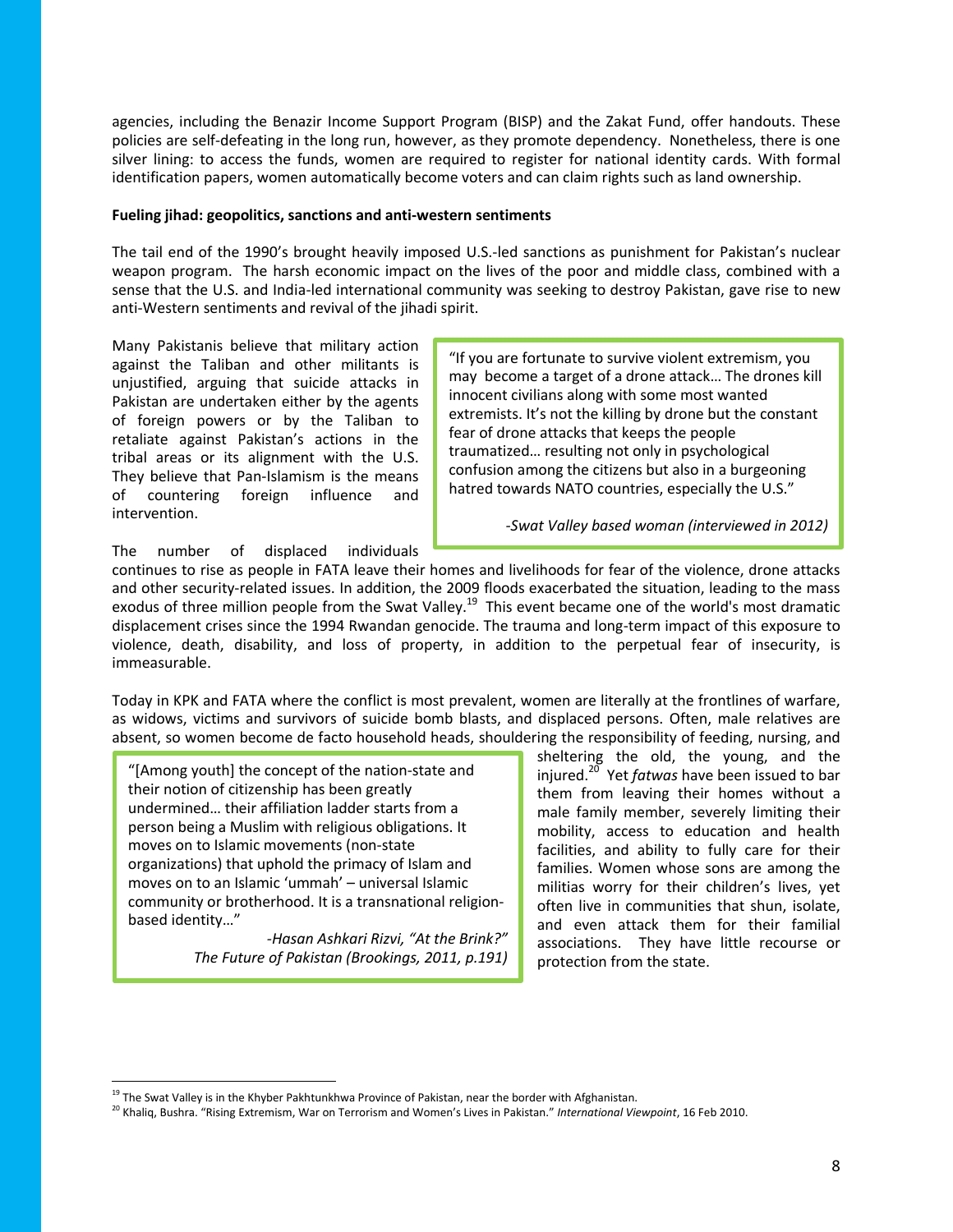## **IV. Women Reclaiming their Space: Making Political Gains to Change Ground Realities**

Women have been in Pakistan's legislative assemblies since 1947. The February 2008 general elections brought over 22 percent women to the parliament in both general and reserved seats, including the first female speaker of the National Assembly, Dr. Fehmida Mirza. Mirza convened the first Women's Parliamentary Caucus (WPC), which became a model of cross-party collaboration and brought gender perspectives and issues into parliamentary discussions. It also strengthened relationships with national and international civil society organizations working on women's rights and increased women's participation in parliamentary debates. The WPC has successfully passed legislation for the protection of women, including The Protection against Harassment of Women at the Workplace Act (2010), and passage of the Acid Control and Acid Crime Prevention Bill (2011) and The Domestic Violence (Prevention and Protection) Bill. <sup>21</sup> WPC has also pressed for increased female representation in special committees dealing with constitutional amendments, electoral reform, and peace and security, including space in the peace *jirgas* and other national structures.

Although the increased presence of women challenges conservative ideology and social attitudes, women's political representation will signify little more than window dressing if women and girls become absent from public spaces for fear of being attacked. Evidence suggests that women, particularly in Balochistan and KPK, have been discouraged from voting by male community members and the Taliban who say that female political participation violates culture, religion, and tradition.<sup>22</sup> In 2013, female candidates were the targets of implied and overt threats, leading some candidates to withdraw.<sup>23</sup> Only six national and ten provincial assembly seats were won by women, although there were 150 female candidates for the National Assembly and 313 for the Provincial Assembly.<sup>24</sup> Based on observations of over 20 polling stations in one KPK district, "female participation in elections was negligible" due to a lack of transportation, voter intimidation, cultural restraints, insufficient numbers of female polling staff, and agreements between political parties to prevent women from voting.<sup>25</sup>

#### **Women offer an alternative to extremism: a vision of co-existence and human security**

Despite these challenges to participation, women in government, civil society organizations, and at the grassroots levels are leading efforts to counter extremist attitudes in Pakistan, to address the roots of radicalization, and to respond to the needs of families and communities that are most affected by violence.

Within parliament, the WPC has focused on women, peace, and security in recent years. In 2010, the WPC convened the first Convention of Women Parliamentarians for *"The Role of Women Parliamentarians in Peace, Security & Reconciliation,"* which included women legislators across federal and provincial assemblies.

"Peace is the condition for the fullness of life but it has vanished from my soil… I haven't witnessed a single day of peace for 10 years and I fear for my 18-yearold son who grew up witnessing violence and death, trauma and bloodshed, fear and horror."

 $\overline{\phantom{a}}$ 

*-Swat Valley based mother (interviewed in 2012)*

Participants focused on the following issues during the gathering: 1) strengthening the role of women parliamentarians in geo-politics; 2) creating a community of female leaders across party lines; 3) raising a strong and united voice for peace and stability; 4) creating a network of women parliamentarians with a common agenda for women's empowerment and participation at all levels of decision-making; and 5) involving civil society for progress of Pakistani women. Legislators emphasized the need to end violence and provide a sustainable base for development, with special consideration for vulnerable populations,

<sup>21</sup> "Domestic violence, including effectiveness of the Protection of Women (Criminal Laws Amendment) Act, 2006." *Immigration and Refugee Board of Canada*, 2013. Available at: www.refworld.org.

<sup>21</sup> "Only 6 of 150 women candidates win NA seats." *International Herald Tribune*. 16 May 2013.

<sup>&</sup>lt;sup>22</sup> "Women Face Bars to Voting in Landmark Pakistan Poll," UP, 18 Feb 2013.

<sup>23</sup> "Pakistani Women Withdraws from Political Race After Taliban Threats." *Voice of America*, 17 April 2013.

<sup>24</sup> See F.N. 20 and "Ban ki-Moon Meets with Women Parliamentarians in Pakistan" *UN Women*, 21 Aug 2013.

<sup>25</sup> Sherazi, Zahir Shah. "More agreements surface barring women from voting." *Dawn*, 16 May 2013.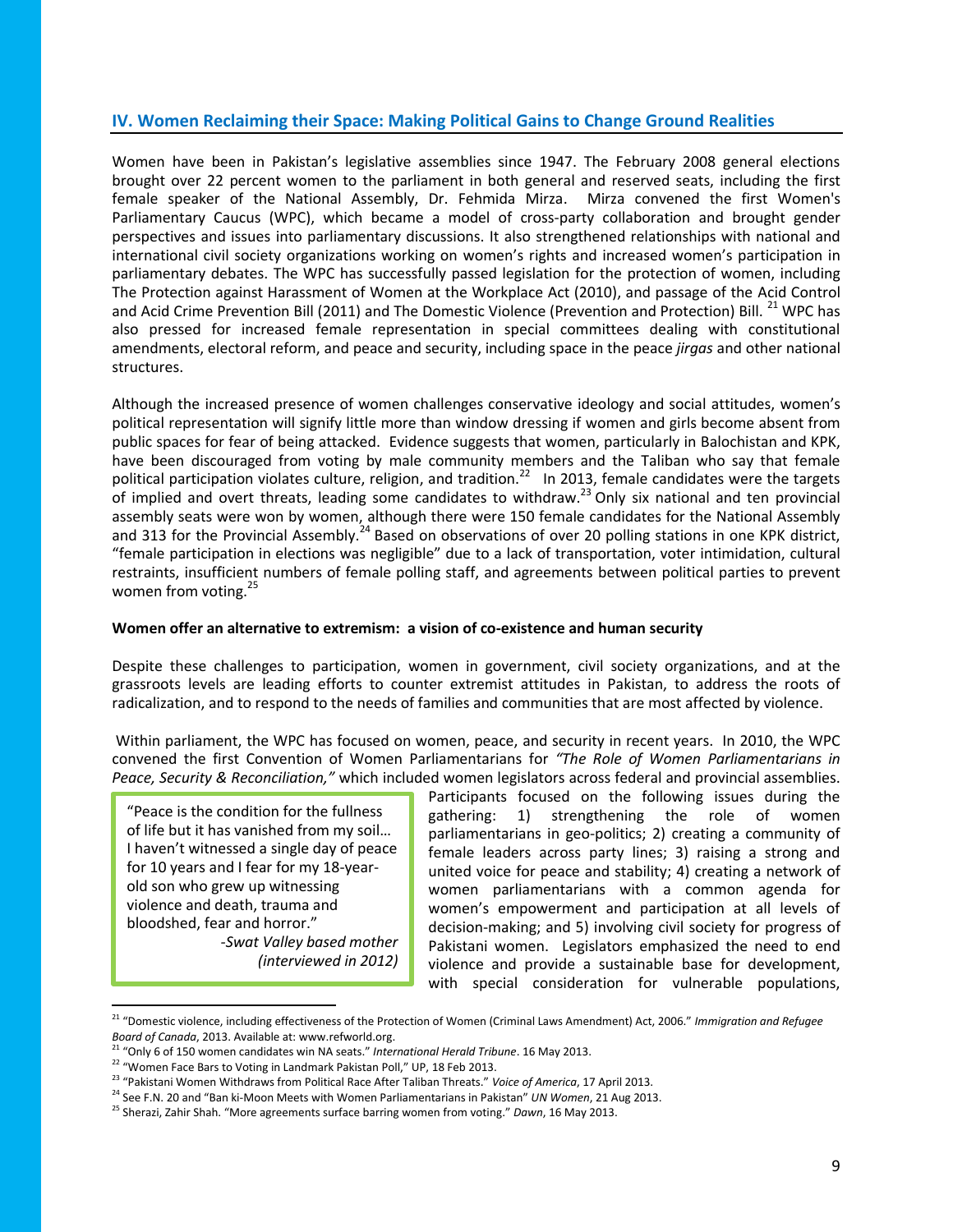particularly women and children. Peace, they noted, is not merely the absence of disorder, war and unrest, but an environment that provides for quality of life and fundamental rights. The parliamentarians also called for a meaningful role of women at all levels of decision-making, including peace-building and security.

The WPC has also taken steps to expand the dialogue bilaterally and internationally. In 2011-12, the WPC met with female parliamentarians from Afghanistan twice to discuss the role of women in peace and security, progressive legislation for women, areas for increased collaboration to support women in parliaments in the two countries, women's full inclusion in security decisions, and women's roles in promoting a culture of peace. In August 2013, the WPC met with the Secretary-General of the United Nations in a meeting that was organized by UN Women, in collaboration with the Women's Parliamentary Caucus, the National Commission on the Status of Women and UNDP. The meeting of approximately 70 parliamentarians and activists included a discussion of security for civilians in Pakistan, increasing women's political participation in the country, and health and education needs.

Pakistani women are also playing instrumental roles as civil society leaders, promoting common values based on peace, tolerance, and women's rights. Many women-led organizations work inside communities throughout Pakistan, where they are gradually transforming education, promoting economic and political empowerment, providing social services for those affected by displacement, and facilitating rehabilitation for both victims and former militants.

For example, an organization called the PAIMAN Alumni Trust is comprised of a network of women leaders throughout Pakistan. One of its projects, called "Communities Waging Peace; Piece by Piece" is conducted in 12 areas of Pakistan and sensitizes communities and government officials about the role of civil society, especially women and youth, in post conflict/disaster reconstruction, rehabilitation, and peacebuilding. PAIMAN conducts research, awareness-raising, and media campaigns, as well as capacity-building for parliamentarians, government officials, members of the judiciary, the media, and other NGO's throughout the country. PAIMAN coordinates community youth and mothers groups and trains them to identify signs of extremism and offers psycho-social support and economic alternatives to violence. <sup>26</sup>

PAIMAN coordinates a coalition of women leaders called Amn-o-Nisa, which addresses extremism and supports peacebuilding at local levels. Since its formation in 2011, coalition members have engaged in counter-extremism efforts in the country, including: advocating for curriculum reform in the education system; conversing with influential religious leaders, political parties, and other women's and youth organizations; training female parliamentarians on women's roles in conflict and reconstruction; forming student "peace clubs" in schools; participating in television and radio broadcasts; and engaging youth and mothers in efforts to prevent extremism.<sup>27</sup> One member of the coalition, Bushra Qadim Hyder, runs a private intermediate and secondary school in Peshawar, where she has introduced peace education in the curriculum; her school is the first in Pakistan to incorporate peace education. As an educational professional and entrepreneur, she also provides skill-building for victims of extremism and links them female entrepreneurs to local markets.

INSAN Foundation Trust is another organization that focuses on gender equality, women's empowerment, peace, diversity, and tolerance in Pakistan. Its programs throughout the country include awareness, capacity development and technical support on gender equality, including non-violence and women's inclusion in peacebuilding. One program called "Women Action for Peace and Nonviolence" builds civil society capacity to promote women's rights, peace and non-violence. The organization also conducts leadership training for women politicians and journalists in the country to support peacebuilding values.<sup>28</sup>

 $\overline{a}$ 

<sup>&</sup>lt;sup>26</sup> See PAIMAN website for further detail on these programs: www.paimantrust.org

<sup>&</sup>lt;sup>27</sup> PAIMAN and The Institute for Inclusive Security facilitated workshops with women leaders with support from the United States Institute of Peace between August 2010 and August 2012 to establish the coalition. A report on the project is available at:

www.inclusivesecurity.org/publication/women-moderating-extremism-in-pakistan/

<sup>&</sup>lt;sup>28</sup> See INSAN website for further detail on these programs: www.insanfoundationtrust.org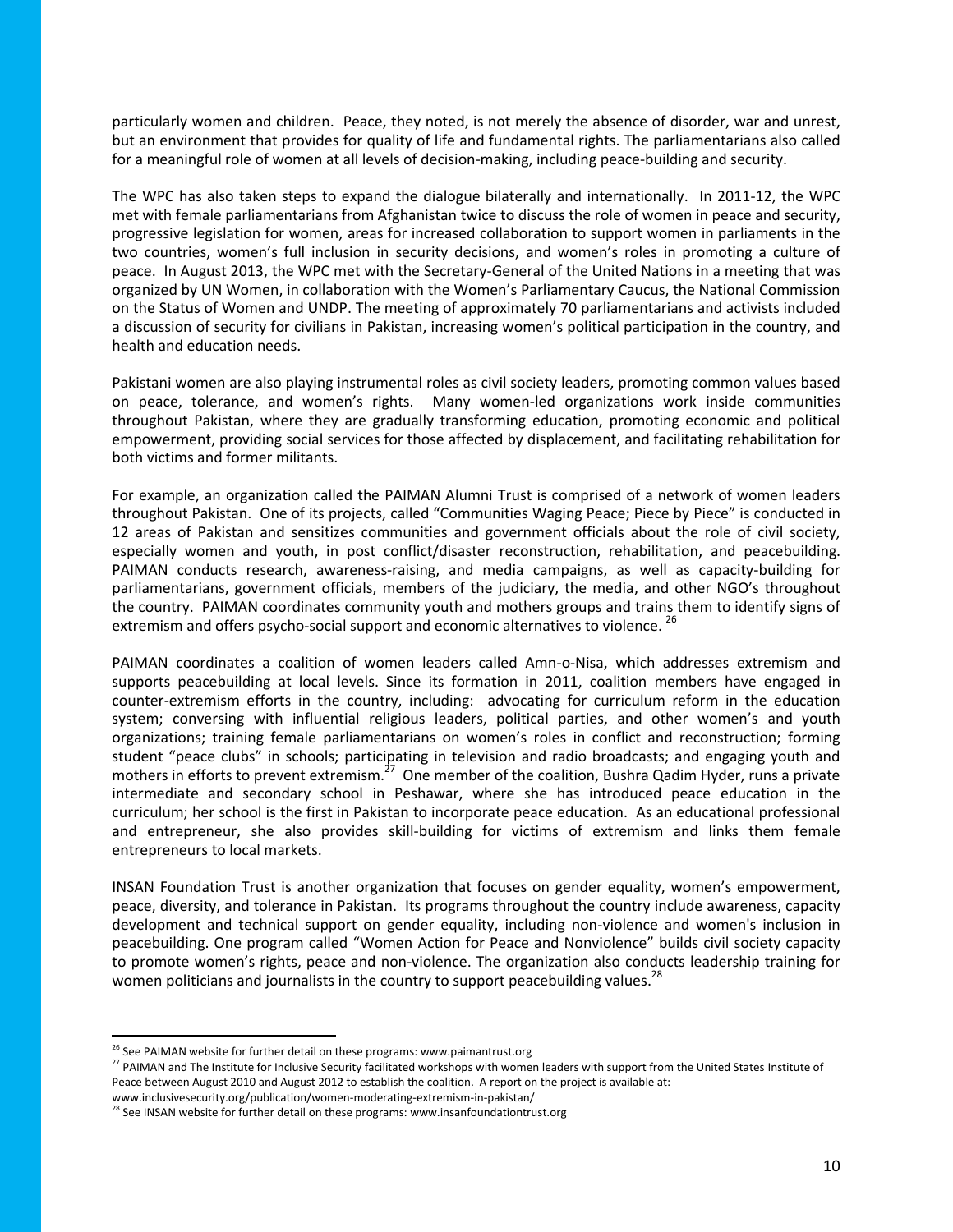Aurat Publication and Information Service Foundation (Aurat Foundation) focuses on women's empowerment, citizens' rights and good governance through information-sharing, capacity-building, and advocacy, and includes a network of citizens' groups and activists throughout Pakistan. Its programs are designed to address women's concerns and development in the country, increase women's participation in politics and government, and promote transparency and democracy in Pakistan. Aurat Foundation's programs have included a partnership with UN Women to increase understanding of women, peace, and security and mandates for women's participation in those processes in Pakistan.<sup>29</sup>

These organizations are illustrative of the emergence of women-led initiatives in Pakistan that are challenging the tide of extremism within communities and providing new approaches to create a more inclusive, tolerant society. Civil society organizations are engaging many stakeholders – women, mothers, youth, political and religious leaders – in shaping an alternative, peaceful vision for the future of Pakistan.

## **Conclusions**

Nearly 70 years after its founding, Pakistan is facing numerous crises. Decades of poor governance and increasing corruption have contributed to endemic poverty. Regional warfare, particularly in Afghanistan, has led to heightened militarization. Combined with persistent international intervention, these factors have fueled the religious extremism threatening the foundations of the state. Women are among the most affected.

Yet, Pakistani women have been a critical force in the struggle for peace and tolerance in the country. Despite numerous risks and threats, women are on the frontlines of this battle for national identity. They are a key bulwark against the rising tide of extremism, and they are essential actors in preserving the core values of tolerance and equality upon which the country was founded. Their experiences and perspectives can provide a better understanding of the current state of peace and security in Pakistan, and their inclusion can offer improved approaches to its most pressing political, economic, and social challenges now and in the future.

## **Recommendations**

 $\overline{\phantom{a}}$ 

#### *To Donor Countries and the United Nations:*

- $\triangleright$  Recognize that Pakistan has a history of pluralism and tolerance, and support policies and socio-cultural programs that promote an inclusive national identity.
- $\triangleright$  In formulating counter-terrorism policies, shift from an over-reliance on force and incorporate an overarching development approach that addresses the root causes and drivers of extremism.
	- Focus on the needs of the local population, including women and other marginalized groups, when developing security and aid policies.
- $\triangleright$  Re-examine current country aid process that are consortium-based (U.S. and local) and short-term, as smaller NGO's in Pakistan have limited capacity to implement projects with these requirements.

 $29$  See Aurat Foundation website for further information: www.af.org.pk